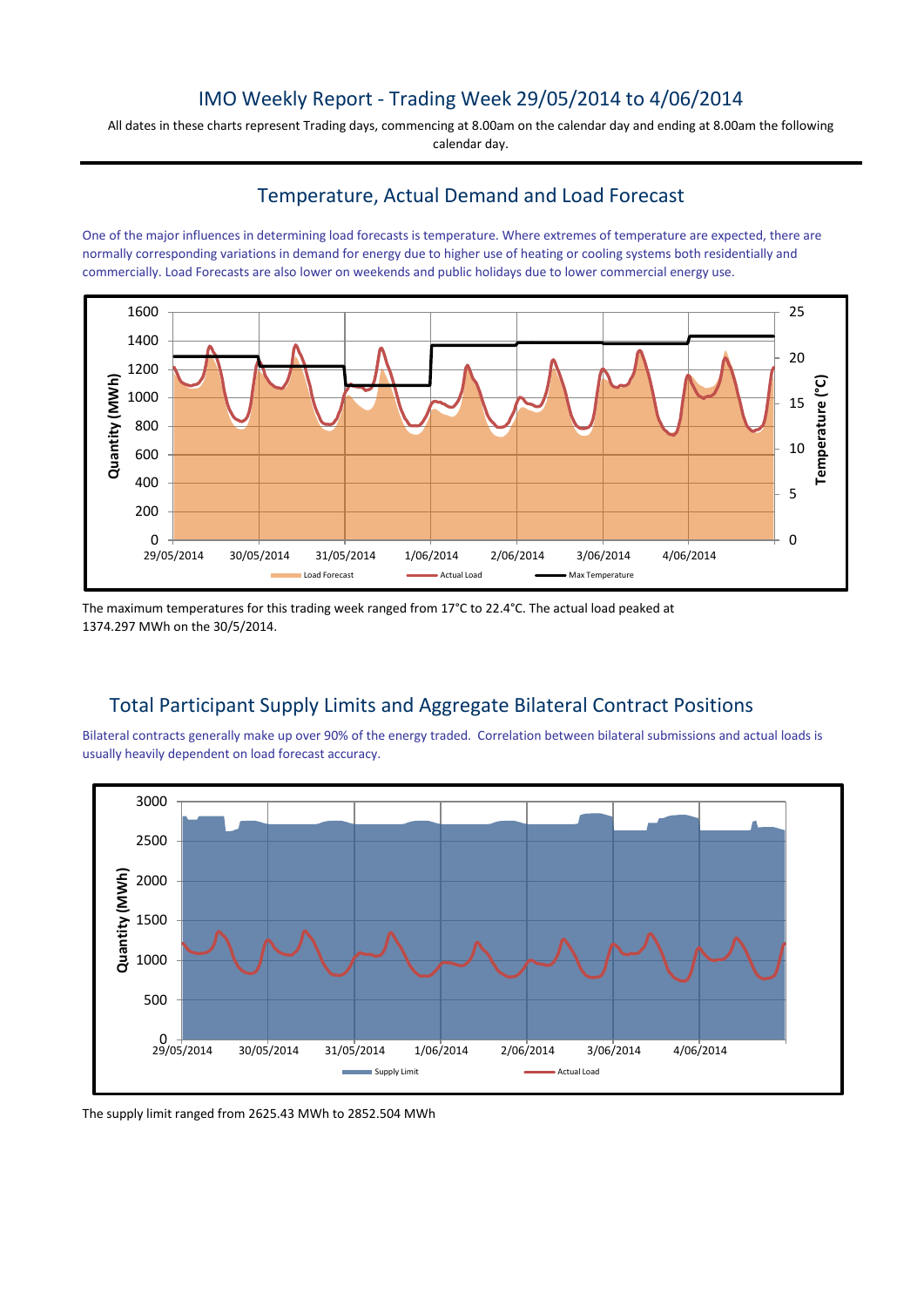#### Net Balancing Market Trades

Bilateral contracts and STEM trading are generally based on the forecast energy requirements of Participants. When the forecast requirements are higher or lower than the actual requirements for a day, this Market energy must be bought and sold in the balancing mechanism. This graph shows the estimated net balancing trades.



The majority of the balancing activity this week occurred within Balancing Demand. The maximum balancing demand for the week reached 237.1375 MWh on the 31/5/2014. The maximum balancing supply for the week reached -65.509 MWh on the 4/6/2012.

## Total Traded Energy

This chart represents a comparison between the total net energy that is traded in Bilateral Contracts, the STEM and the balancing mechanism. Balancing Supply represents cases in which the total contract position is greater than the demand and customers must supply energy back to balancing. Balancing Demand represents cases in which the total contract position is less than the demand and customers must purchase energy from balancing.



Total balancing supply equalled -1918.536 MWh whereas total balancing demand equalled 15001.204 MWh. The Total STEM Traded quantity was 14337.935 MWh, with the STEM Clearing Quantity ranging between 13.882 MWh and 97.61 MWh.